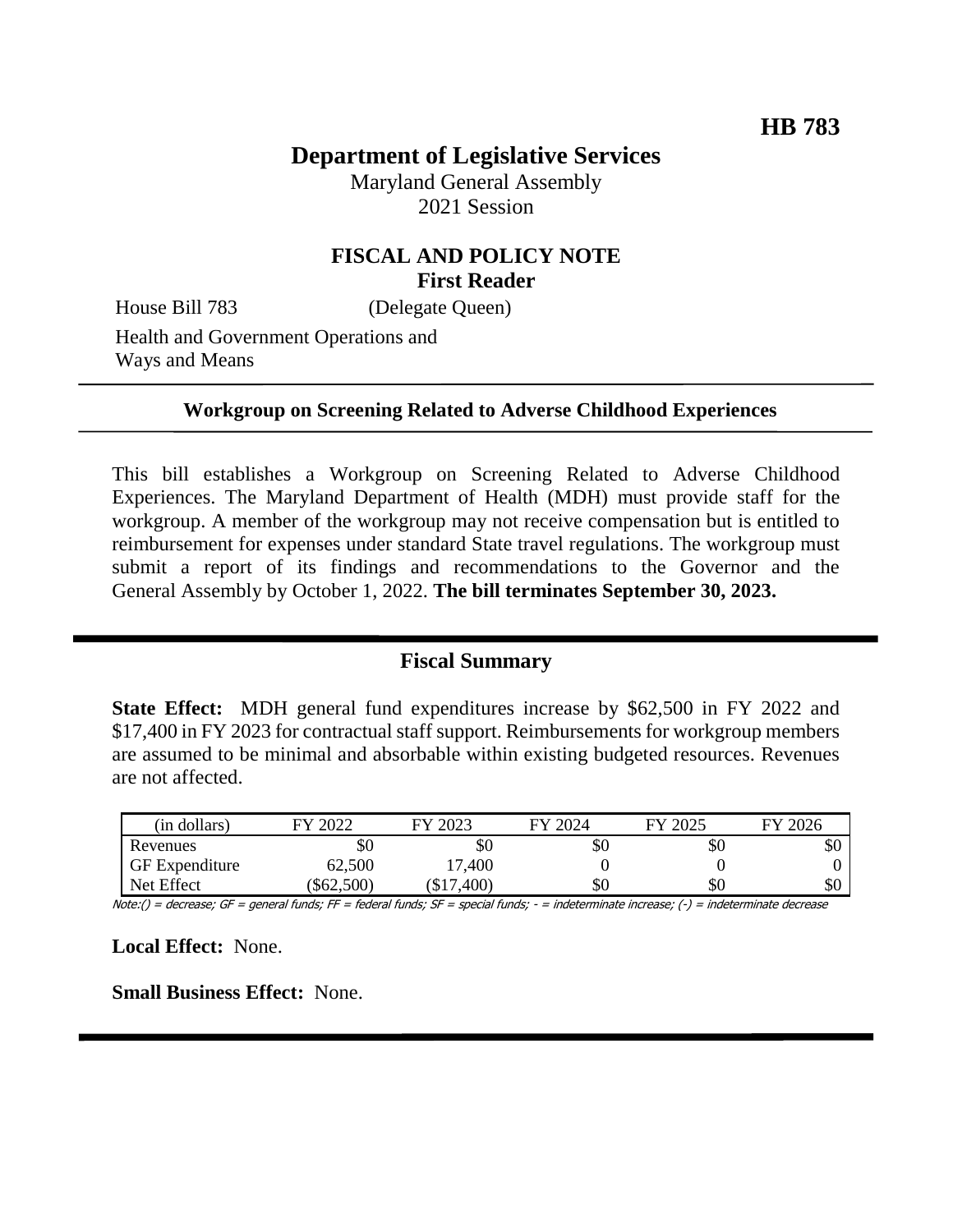## **Analysis**

**Bill Summary:** The workgroup must:

- update, improve, and develop screening tools for primary care providers to identify and treat minors who have a mental health disorder that may be caused by or related to an adverse childhood experience;
- submit the screening tools to MDH;
- recommend changes to the physical examination form that the Maryland State Department of Education (MSDE) requires for all new students entering a public school;
- study and make recommendations on the actions a primary care provider should take following the use of the developed screening tool;
- study best practices in Youth Risk Behavior Survey (YRBS) data summaries and trends reports nationally;
- develop a YRBS template for a State- and county-level data summary and trends report that includes specified information;
- make recommendations for improving YRBS and the Youth Tobacco Survey (YTS) and the surveys' data and trends reports, including specified items; and
- develop recommendations for unifying and coordinating child- and family-serving agencies to better link them with needed interventions and services.

**Current Law:** A physical examination is required of each child entering the Maryland public school system for the first time. The examination must be completed within a 15-month period, specifically within 9 months before entrance or 6 months after entrance. The physical examination form designated by MSDE and MDH must be used to meet this requirement. The physical examination must be completed by a physician or a certified nurse practitioner.

The Maryland YRBS/YTS is an on-site survey of students in Maryland public middle and high schools, focusing on behaviors that contribute to the leading causes of death and disability, including but not limited to, alcohol and other drug use, tobacco use, sexual behaviors, unintentional injuries and violence, and poor physical activity and dietary behaviors. Questions on YRBS and YTS are generated by the U.S. Centers for Disease Control and Prevention and required to be administered in public middle and high schools across the state. MDH and MSDE jointly administer the surveys. Statewide and county-level data from YRBS/YTS (most recently administered during the 2018-2019 school year) is available on MDH's Prevention and Health Promotion Administration [website.](https://phpa.health.maryland.gov/ccdpc/Reports/Pages/YRBS2018.aspx)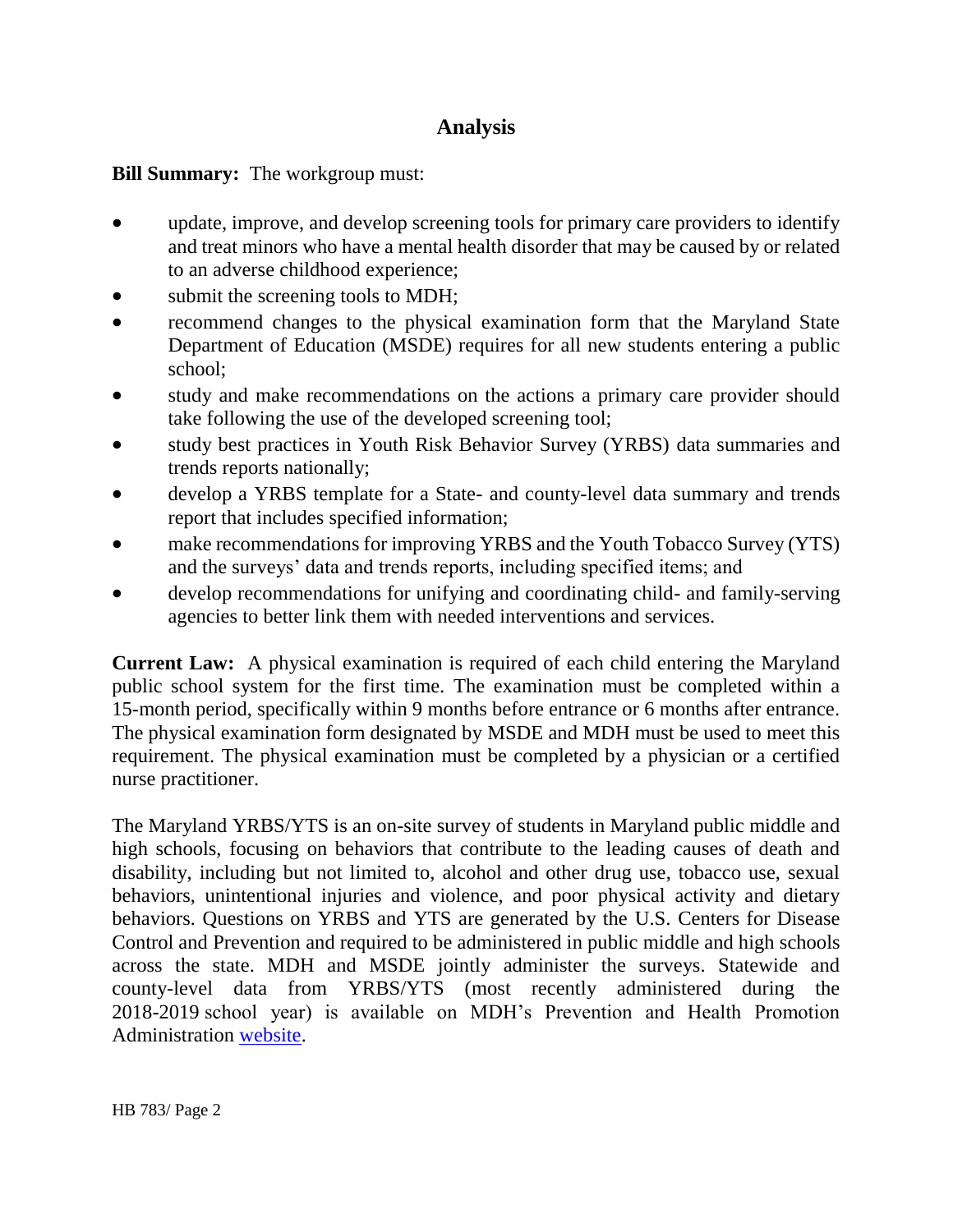**State Expenditures:** Based on an analysis of similar legislation from 2020, MDH general fund expenditures increase by \$62,475 in fiscal 2022 that accounts for the bill's October 1, 2021 effective date. This estimate reflects the cost of hiring one advanced health policy analyst to staff the workgroup and prepare the required report. It includes a salary, fringe benefits, and one-time start-up costs.

|                                              | <b>FY 2022</b> | <b>FY 2023</b> |
|----------------------------------------------|----------------|----------------|
| <b>Contractual Position</b>                  |                |                |
| <b>Salary and Fringe Benefits</b>            | \$56,894       | \$17,218       |
| <b>Operating Expenses</b>                    | 5,581          | 164            |
| <b>Total MDH Administrative Expenditures</b> | \$62,475       | \$17,382       |

Fiscal 2023 expenditures reflect a full salary with annual increases and employee turnover, ongoing operating expenses, and elimination of the contractual position on October 1, 2022, concurrent with the due date for the workgroup's report.

This estimate does not include any health insurance costs that could be incurred for specified contractual employees under the State's implementation of the federal Patient Protection and Affordable Care Act.

**Additional Comments:** Adverse childhood experiences (ACEs) are potentially traumatic events that occur in a child's life such as physical or emotional abuse, neglect, caregiver mental illness or substance abuse, and household violence. In 2017, California established a workgroup to advise on the appropriate tools and protocols for screening children for trauma within the state's Early and Periodic Screening, Diagnostic, and Treatment Medicaid benefit. A screening tool was developed and, effective January 1, 2020, screening for ACEs became a covered benefit in California's Medicaid program for children and adults up to age 65 (excluding those dually eligible for Medicaid and Medicare).

### **Additional Information**

**Prior Introductions:** HB 666 of 2020, a similar bill, received a hearing in the House Health and Government Operations Committee, but no further action was taken.

**Designated Cross File:** SB 425 (Senator Augustine) - Finance.

**Information Source(s):** Maryland State Department of Education; Department of Legislative Services